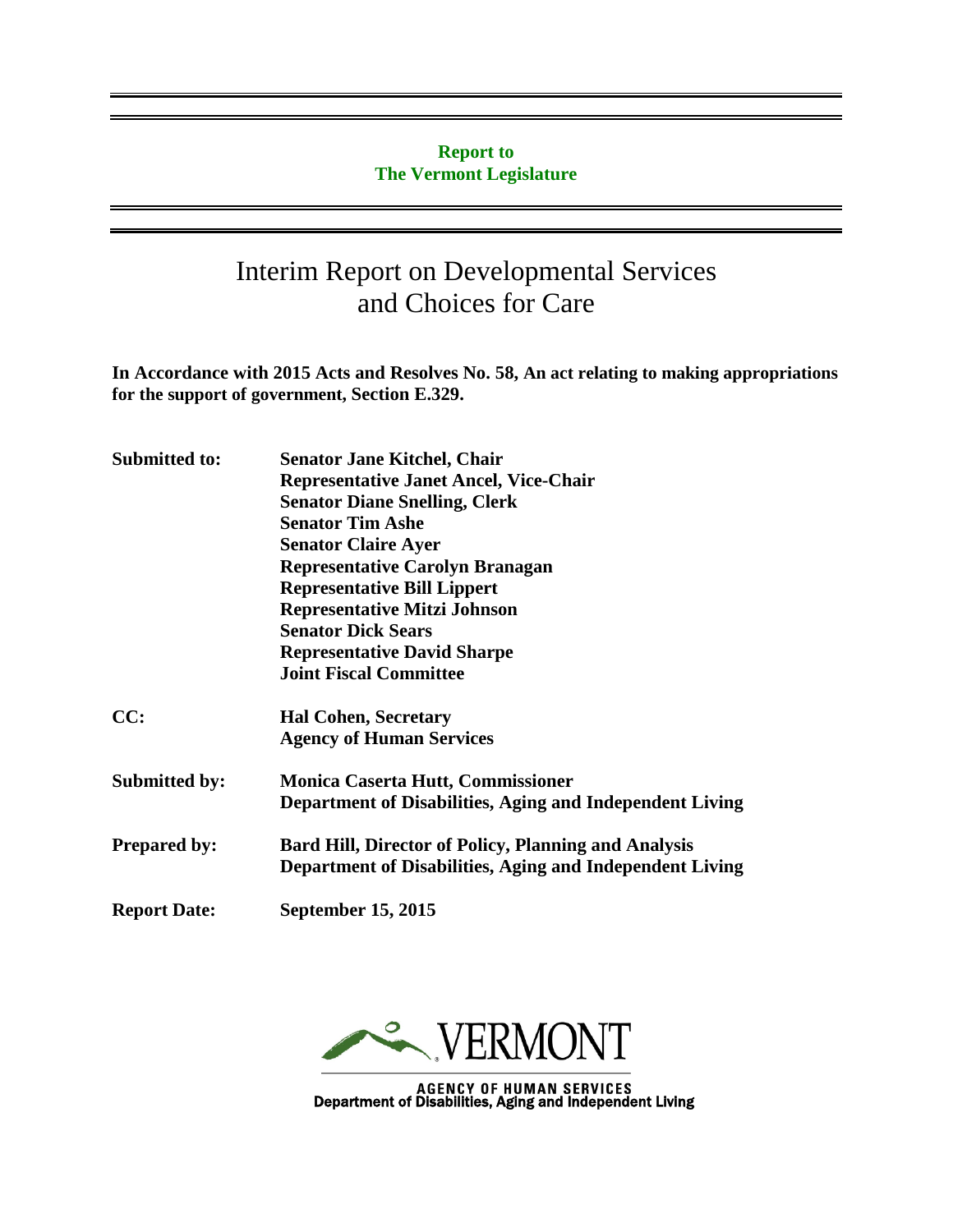#### **Table of Contents page**

This report is submitted to the Joint Fiscal Committee in accordance with Act 58 of 2015:

#### "Sec. E.329 INTERIM REPORT ON DEVELOPMENTAL DISABILITIES SERVICES AND CHOICES FOR CARE

(a) The Commissioner of Disabilities, Aging, and Independent Living shall provide interim reports to the Joint Fiscal Committee in September 2015 and November 2015 on:

(1) The Choices for Care program and shall specifically address the likelihood of Adult Day programs needing to curtail services to existing clients or to cap enrollment of new clients. (2) The Development Disabilities Services program on the status of caseload and utilization trends to date in the program.

(b) Reports from the Vermont Association of Adult Day Services and the Vermont Council of Developmental Disabilities and Mental Health Services with input from their service recipients shall be accepted by the Joint Fiscal Committee concurrent with the reports received under subsection (a) of this section."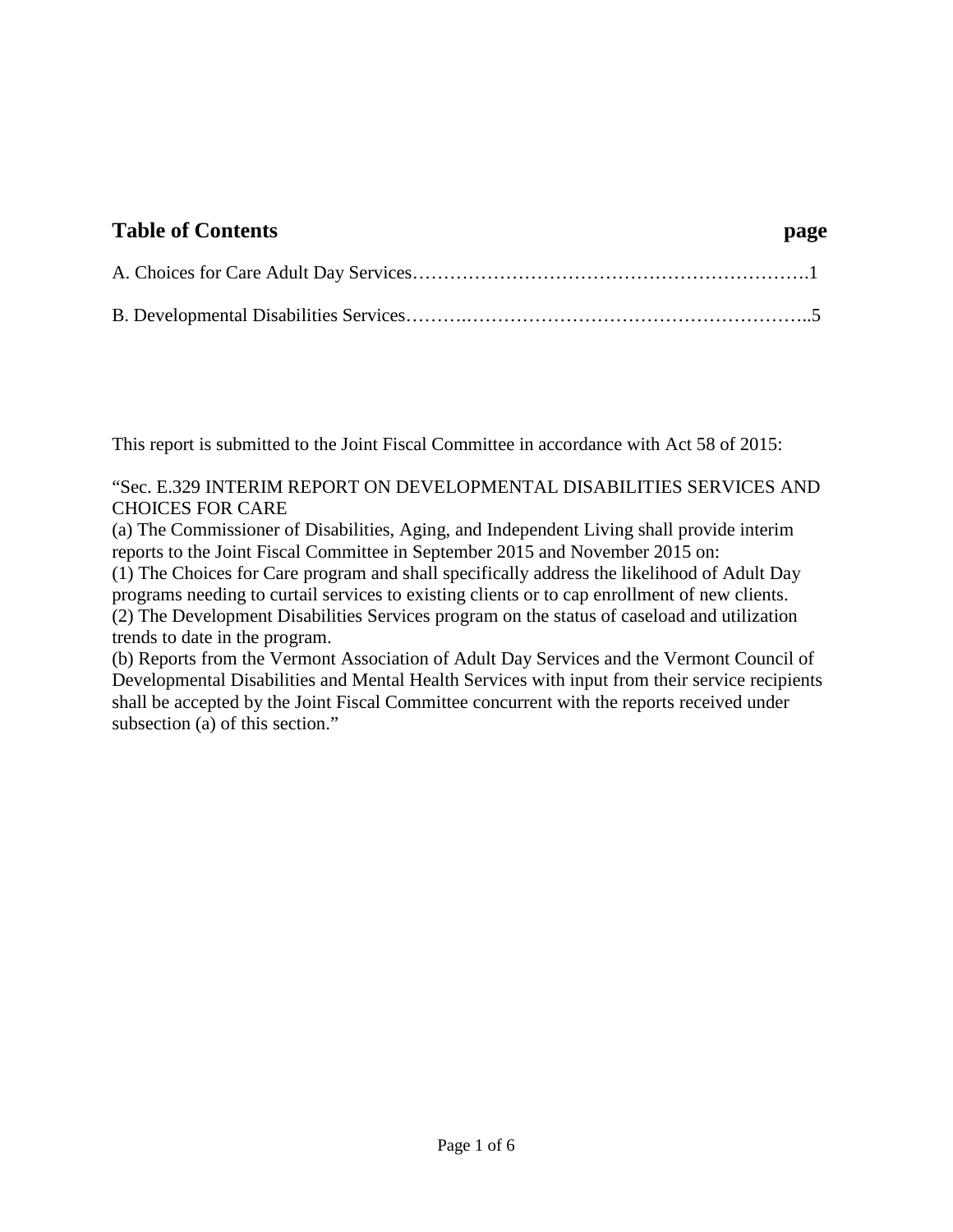#### **A. Choices for Care Adult Day Services**

Overall, on a cash basis, after two months Choices for Care spending in sfy2016 is \$1,264,309 under plan; Moderate Needs Group spending is \$120,000 under plan. It is worth noting that two months is inadequate to determine an estimate or trend for the entire fiscal year.

Choices for Care Moderate Needs Group services were expanded in SFY14-SFY15 with \$3.0 million Choices for Care reinvestments. This expansion was intended to help reduce regional wait lists and to create a 'flexible funds' option for people who want to hire their own caregivers or to purchase a limited amount of other services to meet their needs in more flexible ways, such as transportation to Adult Day.

This expansion created a 25% growth in Moderate Needs services statewide and an overall 17% increase in Adult Day Moderate Needs spending. However, the reinvestments funds were not continued in the SFY16 budget, which created a funding problem for some agencies that had significantly increased their Moderate Needs enrollments during SFY14 and SFY15.

Based on claims submitted by Adult Day providers between January 1, 2015 and June 30, 2015, DAIL staff estimate that Adult Day providers will spend about \$256,100 more than the SFY16 Moderate Needs allocations. Therefore, following previous legislative language, DAIL plans to distribute \$256,100 of the SFY15 CFC carry forward funds to off-set Moderate Needs losses for six Adult Day providers to prevent current participants from being disenrolled or a reduction in services. (Similarly, DAIL plans to distribute \$25,381 in additional Moderate Needs Group funding to two Area Agencies on Aging, and \$781,267 in additional Moderate Needs Group funding to seven Home Health Agencies.)

With the new Moderate Needs allocations of SFY15 carry forward funds, the availability of funding for High/Highest Needs Group services and Day Health Rehabilitation Services, and the low number of people reported by providers to be waiting for Adult Day services (21 statewide), DAIL staff do not anticipate the likelihood of Adult Day programs needing to curtail services to existing clients or to cap enrollment of new clients.

Due to the inclusive eligibility criteria for the Moderate Needs Group, the large number of Vermonters who are estimated to meet these criteria, and limited Moderate Needs Group funding, DAIL staff do expect waiting lists to continue to exist for other Moderate Needs Group services.

Figures 1-3 on the following pages provide detail regarding Adult Day funding, service utilization, and waiting lists.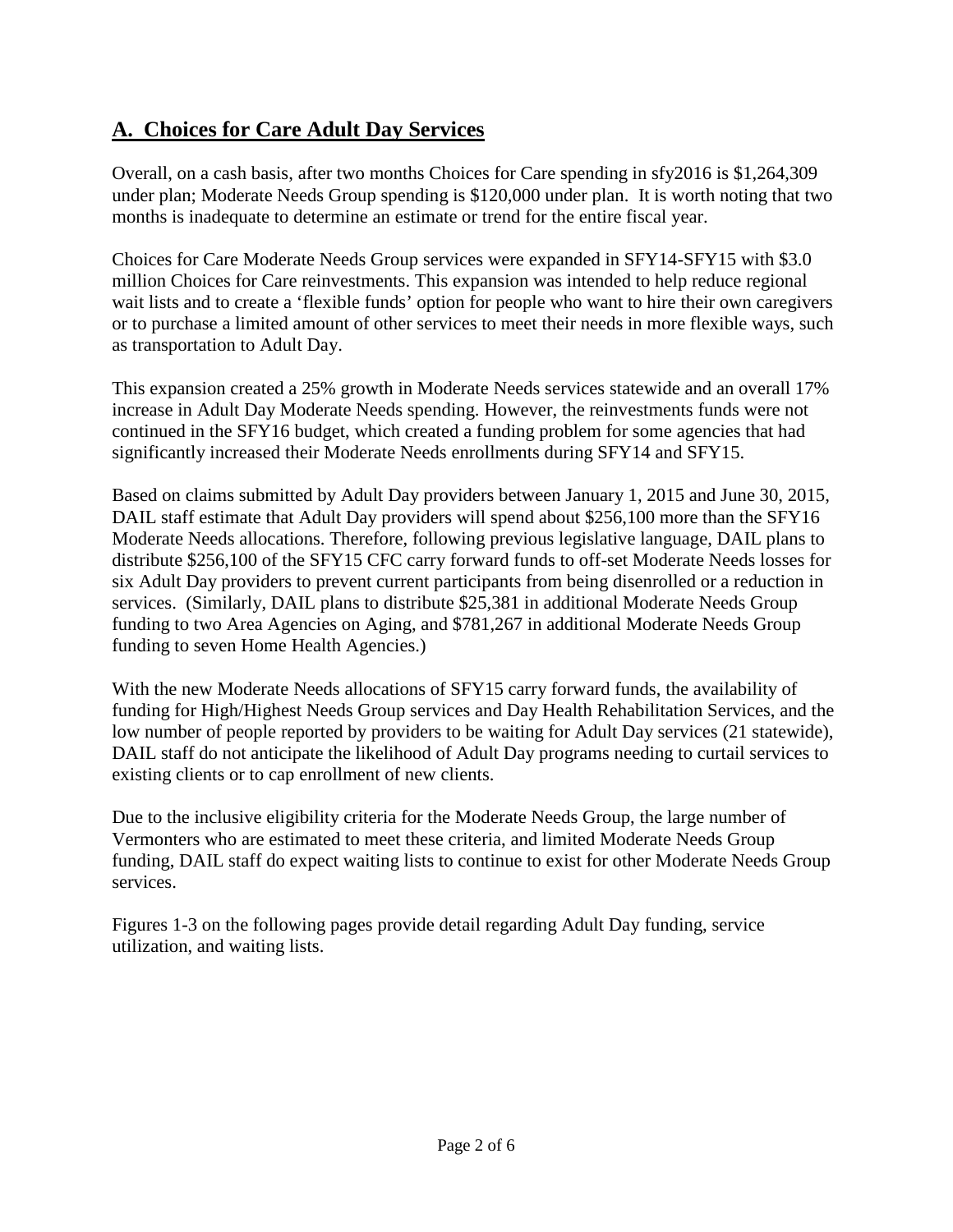|                                            | <b>Initial Mod</b> | Projected   | <b>Additional Carry</b>    | Revised     |
|--------------------------------------------|--------------------|-------------|----------------------------|-------------|
|                                            | <b>Needs Caps</b>  | Spending    | <b>Forward Funds Based</b> | Caps        |
| Provider                                   | <b>SFY16</b>       | SFY16       | on Projected Claims        | SFY16       |
| Bennington Project Independence            | \$141,659          | \$157,511   | \$15,852                   | \$157,511   |
| <b>Brattleboro Area Adult Day Services</b> | \$134,072          | \$110,234   | \$0                        | \$134,072   |
| <b>CarePartners</b>                        | \$129,694          | \$200,015   | \$70,321                   | \$200,015   |
| Elderly Services, Inc.                     | \$272,700          | \$348,245   | \$75,545                   | \$348,245   |
| <b>Gifford Medical Center and Barre</b>    | \$190,300          | \$165,398   | \$0                        | \$190,300   |
| Project Independence                       |                    |             |                            |             |
| <b>Green Mountain Adult Day Services</b>   | \$10,607           | \$0         | \$0                        | \$10,607    |
| <b>Meeting Place</b>                       | \$48,264           | \$54,134    | \$5,869                    | \$54,134    |
| Out & About (Lamoille)                     | \$155,523          | \$127,905   | \$0                        | \$155,523   |
| Oxbow Senior Independence Program,         | \$25,360           | \$36,521    | \$11,161                   | \$36,521    |
| Riverside Life Enrichment Center           | \$121,863          | \$71,895    | \$0                        | \$121,863   |
| Rutland Community Programs, Inc.           | \$39,059           | \$33,849    | \$0                        | \$39,059    |
| Springfield Hospital                       | \$172,800          | \$141,957   | \$0                        | \$172,800   |
| VNA of Chittenden and Grand Isle           | \$243,086          | \$320,436   | \$77,350                   | \$320,436   |
| Total                                      | \$1,684,987        | \$1,768,100 | \$256,100                  | \$1,941,087 |

### **Figure 1: Adult Day Moderate Needs Group Funding, Carry Forward, and Provider Caps**

*Source: Medicaid paid claims by dates of service, August 2015; DAIL provider allocations.*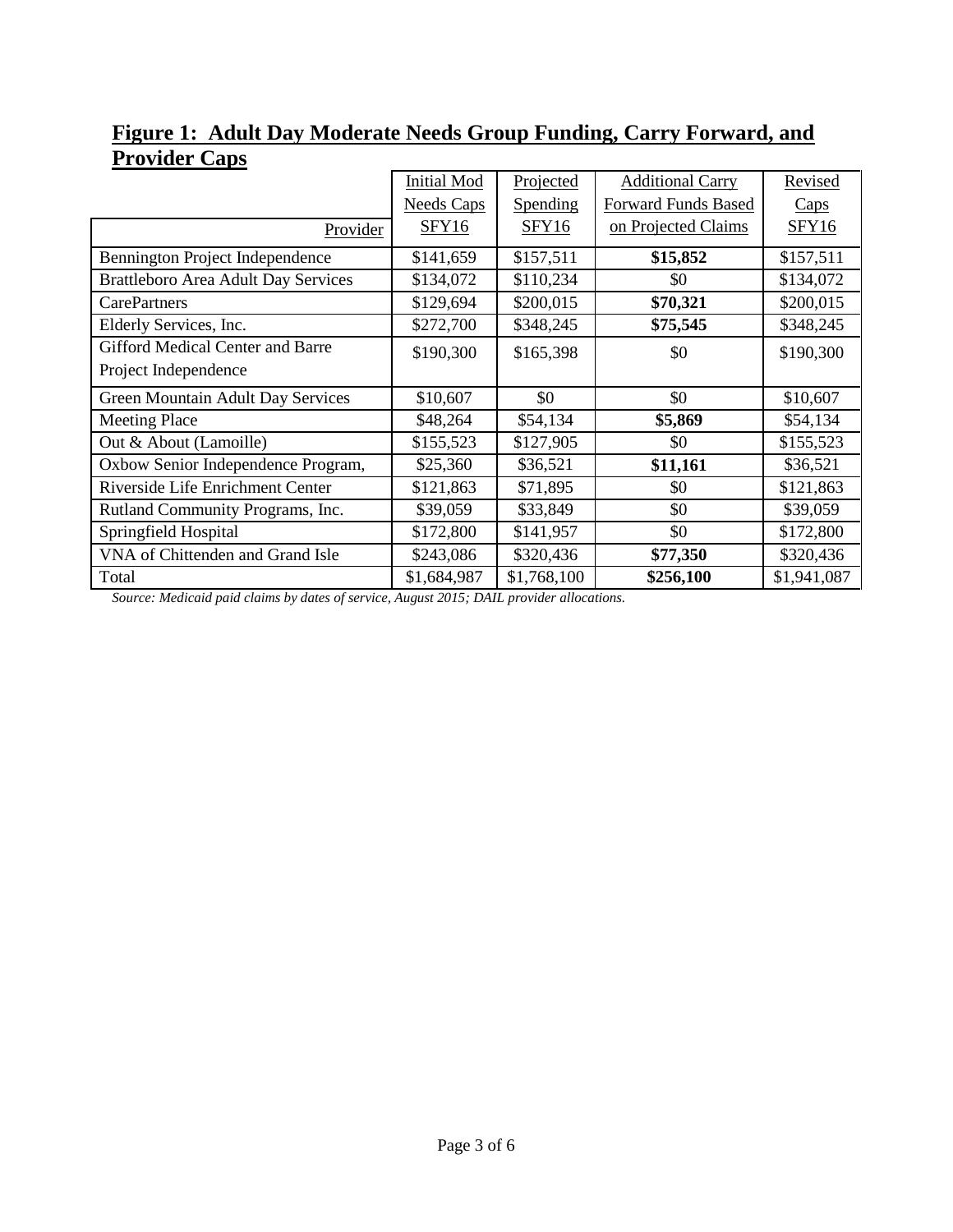|                                                                                                                                                                                                                                                                                                                                                         | <b>SFY2013</b>     | <b>SFY2014</b>     | <b>SFY2015</b>     | <b>Difference</b>     |
|---------------------------------------------------------------------------------------------------------------------------------------------------------------------------------------------------------------------------------------------------------------------------------------------------------------------------------------------------------|--------------------|--------------------|--------------------|-----------------------|
|                                                                                                                                                                                                                                                                                                                                                         | $7/1/12 - 6/30/13$ | $7/1/13 - 6/30/14$ | $7/1/14 - 6/30/15$ | <b>SFY14&gt;SFY15</b> |
| <b>Adult Day CFC Moderate Needs*</b>                                                                                                                                                                                                                                                                                                                    |                    |                    |                    |                       |
| Total payments                                                                                                                                                                                                                                                                                                                                          | \$1,551,983        | \$1,483,702        | \$1,730,829        | 17%                   |
| Total units of service                                                                                                                                                                                                                                                                                                                                  | 415,179            | 389,375            | 450,252            | 16%                   |
| Average people served per month                                                                                                                                                                                                                                                                                                                         | 130                | 130                | 143                | 10%                   |
| Average hours per person/per month                                                                                                                                                                                                                                                                                                                      | 67                 | 62                 | 66                 | 5%                    |
| <b>Adult Day CFC High/Highest Needs</b>                                                                                                                                                                                                                                                                                                                 |                    |                    |                    |                       |
| Total payments                                                                                                                                                                                                                                                                                                                                          | \$3,066,392        | \$3,308,580        | \$2,867,314        | $-13%$                |
| Total units of service                                                                                                                                                                                                                                                                                                                                  | 824,665            | 869,505            | 744,995            | $-14%$                |
| Average people served per month                                                                                                                                                                                                                                                                                                                         | 211                | 231                | 206                | $-11%$                |
| Average hours per person/per month                                                                                                                                                                                                                                                                                                                      | 81                 | 78                 | 75                 | $-4%$                 |
| <b>Medicaid Day Health (DHRS)</b>                                                                                                                                                                                                                                                                                                                       |                    |                    |                    |                       |
| Total payments                                                                                                                                                                                                                                                                                                                                          | \$1,917,438        | \$1,961,868        | \$2,136,624        | 9%                    |
| Total units of service                                                                                                                                                                                                                                                                                                                                  | 517,122            | 517,507            | 559,439            | 8%                    |
| Average people served per month                                                                                                                                                                                                                                                                                                                         | 141                | 143                | 153                | 7%                    |
| Average hours per person/per month                                                                                                                                                                                                                                                                                                                      | 77                 | 76                 | 76                 | 1%                    |
| <b>TOTAL</b>                                                                                                                                                                                                                                                                                                                                            |                    |                    |                    |                       |
| Total payments                                                                                                                                                                                                                                                                                                                                          | \$6,535,813        | \$6,754,150        | \$6,734,767        | 0%                    |
| Total units of service                                                                                                                                                                                                                                                                                                                                  | 1,756,966          | 1,776,387          | 1,754,686          | $-1\%$                |
| Average people served per month                                                                                                                                                                                                                                                                                                                         | 482                | 504                | 502                | 0%                    |
| Average hours per person/per month<br>$\mathcal{G}$ and $\mathcal{M}$ and $\mathcal{I}$ and $\mathcal{I}$ and $\mathcal{I}$ and $\mathcal{I}$ and $\mathcal{I}$ and $\mathcal{I}$ and $\mathcal{I}$ and $\mathcal{I}$ and $\mathcal{I}$ and $\mathcal{I}$ and $\mathcal{I}$ and $\mathcal{I}$ and $\mathcal{I}$ and $\mathcal{I}$ and $\mathcal{I}$ and | 76                 | 73<br>151          | 73                 | $-1%$                 |

#### **Figure 2: Adult Day Service Utilization by Type of Funding**

*Source: Medicaid paid claims by dates of service, August 2015; Units are 15 minutes.*

*\* Moderate Needs Group services are limited or 'capped' by provider allocations*

### **Figure 3: Moderate Needs Group Waiting Lists by Adult Day Provider**

| Provider                                       | $Jun-13$ | $Jun-14$ | $Aug - 15$        |
|------------------------------------------------|----------|----------|-------------------|
| Barre Project Independence                     | 31       |          |                   |
| <b>Bennington Project Independence</b>         | $\Omega$ | $\Omega$ | 8                 |
| CarePartners Adult Day Center                  | $\Omega$ | 0        | 3                 |
| Elderly Services, Inc.                         | 8        | $\Omega$ | 10                |
| Gifford Medical Center Adult Day Center        | 4        | $\Omega$ | $\Omega$          |
| Green Mountain Adult Day Svc of Orleans County | $\Omega$ | $\Omega$ | $\Omega$          |
| <b>Interage Adult Day Services</b>             | $\Omega$ | 0        | $\Omega$          |
| Out & About/Riverside                          | $\Omega$ | $\Omega$ | 0                 |
| Oxbow Senior Independence Program              | 3        | $\Omega$ | 0                 |
| Riverside Life Enrichment Center               | $\Omega$ | $\Omega$ | $\Omega$          |
| Springfield Area Adult Day Services            | 0        | 0        | 0                 |
| The Gathering Place                            | $\Omega$ | $\Omega$ | $\Omega$          |
| The Meeting Place                              | 0        | $\Omega$ | $\Omega$          |
| VNA Chittenden/Grand Isle Adult Day            | $\Omega$ | $\Omega$ | $\mathbf{\Omega}$ |
| <b>TOTAL Adult Day Wait List</b>               | 46       | $\theta$ | 21                |

*Source: Provider reports submitted to DAIL.*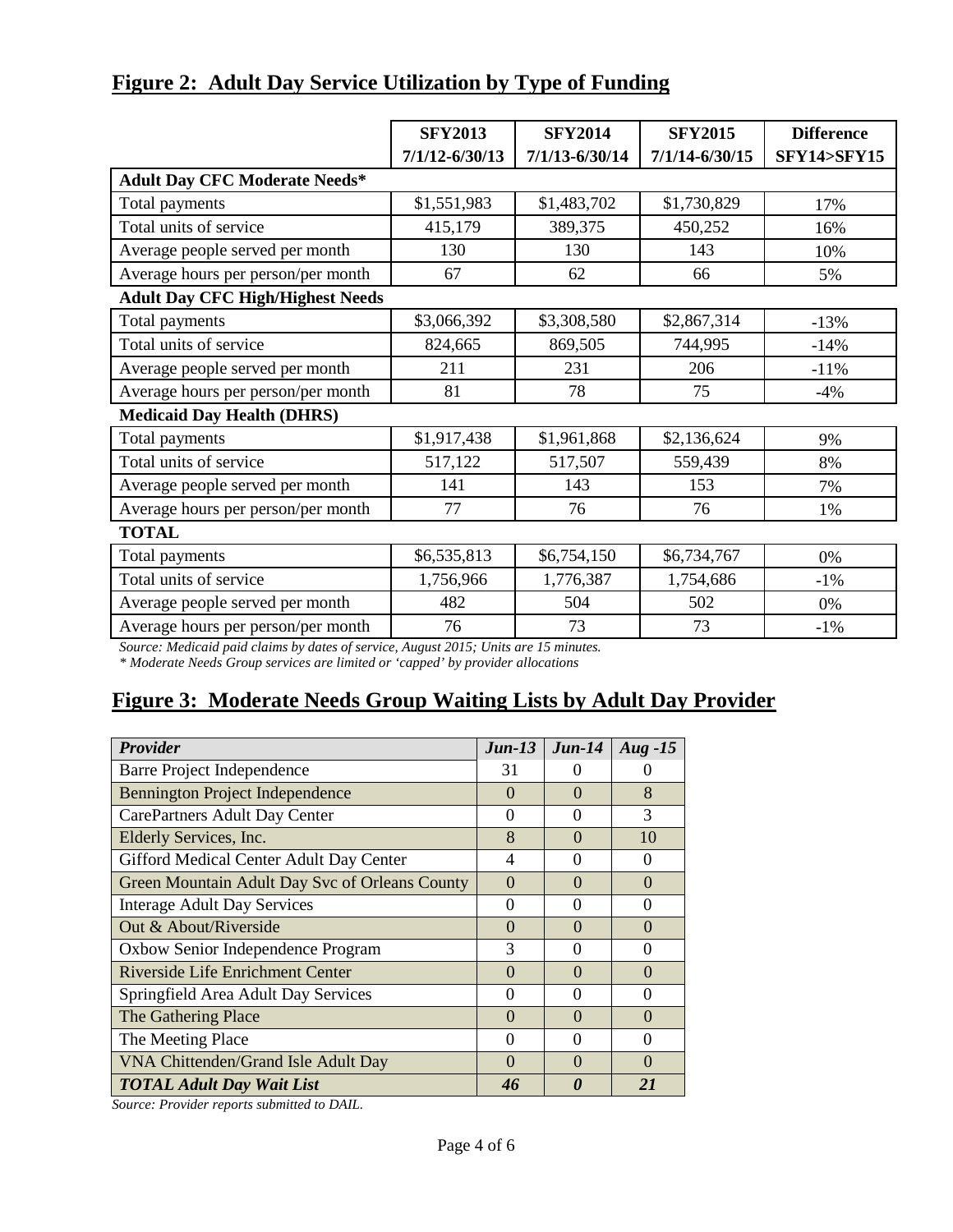### **B. Developmental Disabilities Services**

The Developmental Disabilities Services caseload utilization report (Figure 4, below) is a budget-to-actual report indicating how much DDS caseload funding has been approved and allocated each month to DDS providers via the two funding committees, Equity and Public Safety. The approved funding is measured against the monthly plan (budgeted amount) each month and forecasts the DDS caseload balance at year end. The utilization report is a tool used by DAIL staff to monitor the utilization of DDS caseload. This tool is comprised of two sections:

- 1) The top section tracks the actual monthly caseload spending compared to our spending plan. Regular DDS caseload and public safety caseload are tracked separately. The total funds budgeted for each category are as follows:
	- a) Regular Caseload: \$11,660,169 (\$6,577,767 of newly appropriated caseload for SFY16, \$4,098,165 of estimated returned caseload already in the base appropriation, and \$984,237 of unutilized DDS caseload left from SFY15).
	- b) Public Safety: \$3,040,953 (\$2,485,857 of newly appropriated caseload for SFY16 and \$555,096 of estimated returned caseload already in the base appropriation).
- 2) The bottom section tracks the caseload ('returned' caseload funds already in the base appropriation) or "revenue" that becomes available due to DDS services being terminated for various reasons like death, moving out of state, etc. When DAIL calculates an estimated DDS caseload pressure for the Governor's Recommend, we must first estimate how much caseload can be covered by the base appropriation. This "revenue" estimate used in building the caseload spending plan is tracked because fluctuations from the estimated amounts will negatively or positively affect the overall DDS caseload utilization forecast.

Through two months of state fiscal year 2016, the following DDS caseload utilization report reads as follows:

- a) APPROVALS: DAIL has approved funding at \$200,260 below the planned amount.
- b) REVENUES: DAIL has available for re-allocation \$467,848. This is \$307,696 less than the planned amount through two months. Historically, revenues are slightly behind in the early months of the fiscal year and then increase over the course of the year.
- c) SUMMARY: If the total spending AND total revenue equal the monthly plan amounts for the remainder of SFY16, DAIL will have over-allocated the available annualized funding by \$107,435.

Conclusion: It is worth noting that two months is inadequate to determine an estimate or trend for the entire fiscal year. With that said, DDS Caseload spending is not materially off from planned spending.